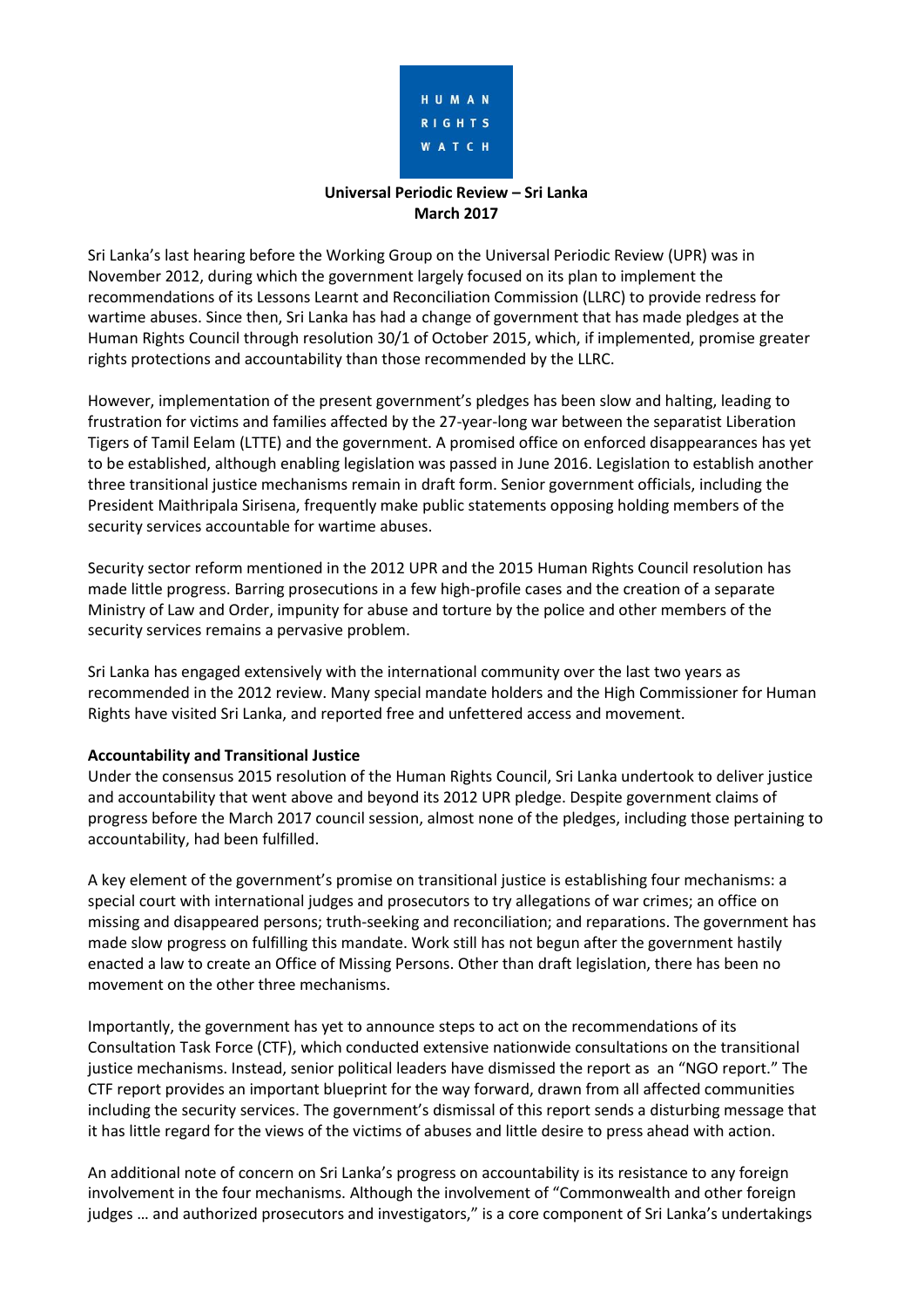to the council, and is critical to help ensure the independence of the mechanisms, the president and cabinet members have been outspoken in rejecting international involvement. The robust participation of international actors also emerged as a central demand from victims' groups in the CTF report, citing it as central to their faith in the legitimacy of the processes.

Although there has been some movement on a few emblematic cases, progress has been slow and courts have had difficulty compelling security services to cooperate with directives to provide evidence and documentation. Most conflict-era cases, documented by various commissions of inquiry over the years, remain uninvestigated.

Recommendations:

- Establish the Office of Missing Persons.
- Establish remaining transitional justice mechanisms.
- Ensure appointment of commissioners in a transparent manner and includes representatives across all affected communities.
- Ensure women are represented at all decision-making levels in transitional justice mechanisms.
- Abide by undertakings to the Human Rights Council on meaningful participation of international judges, prosecutors and investigators in the mechanisms.
- Issue instructions to the security forces to comply with court directives during trials investigating potential culpability of members of the security forces.
- Amend the Victim and Witness Protection Act to bring it in line with international standards; ensure that the authority set up under the act is independent and adequately resourced, with particular attention to supporting women victims and victims of sexual violence.
- Ratify the Rome Statute of the International Criminal Court.

## **Security Sector Reform**

Sri Lanka has a long history of torture and custodial abuse by the police and armed forces that is facilitated by draconian wartime legislation. The government has yet to initiate security sector reform, including repealing and replacing the Prevention of Terrorism Act (PTA), which remains in place eight years after the end of the war. Any new law replacing the PTA needs to respect international criminal justice standards.

Although the government has released many of the long-term PTA detainees either on bail or unconditionally, nearly 120 detainees remain in jail either awaiting charges or trial. Some of the PTA detainees have been held without charge for over 10 years. The government should give priority to resolving the outstanding cases and providing redress for those detainees who were released unconditionally after years in detention without charge.

There are reports that President Sirisena issued directives to the security forces to abide by the law in its treatment of persons in custody. However, a January 2017 report by the United Nations Special Rapporteur on torture, corroborates Human Rights Watch's findings that a culture of torture is endemic to the security forces, and that impunity is entrenched.

Recommendations:

- Credibly investigate and appropriately prosecute all cases of torture implicating members of the security forces.
- Repeal the PTA immediately, and resolve all outstanding cases under the PTA as matter of priority.
- Ensure that any new counterterrorism law is drafted in consultation with key stakeholders and meets international due process standards.
- Seek the advice of the Special Rapporteur on counter-terrorism on a new anti-counterterrorism bill and invite him for an in-country visit.

### **Constitutional Reforms**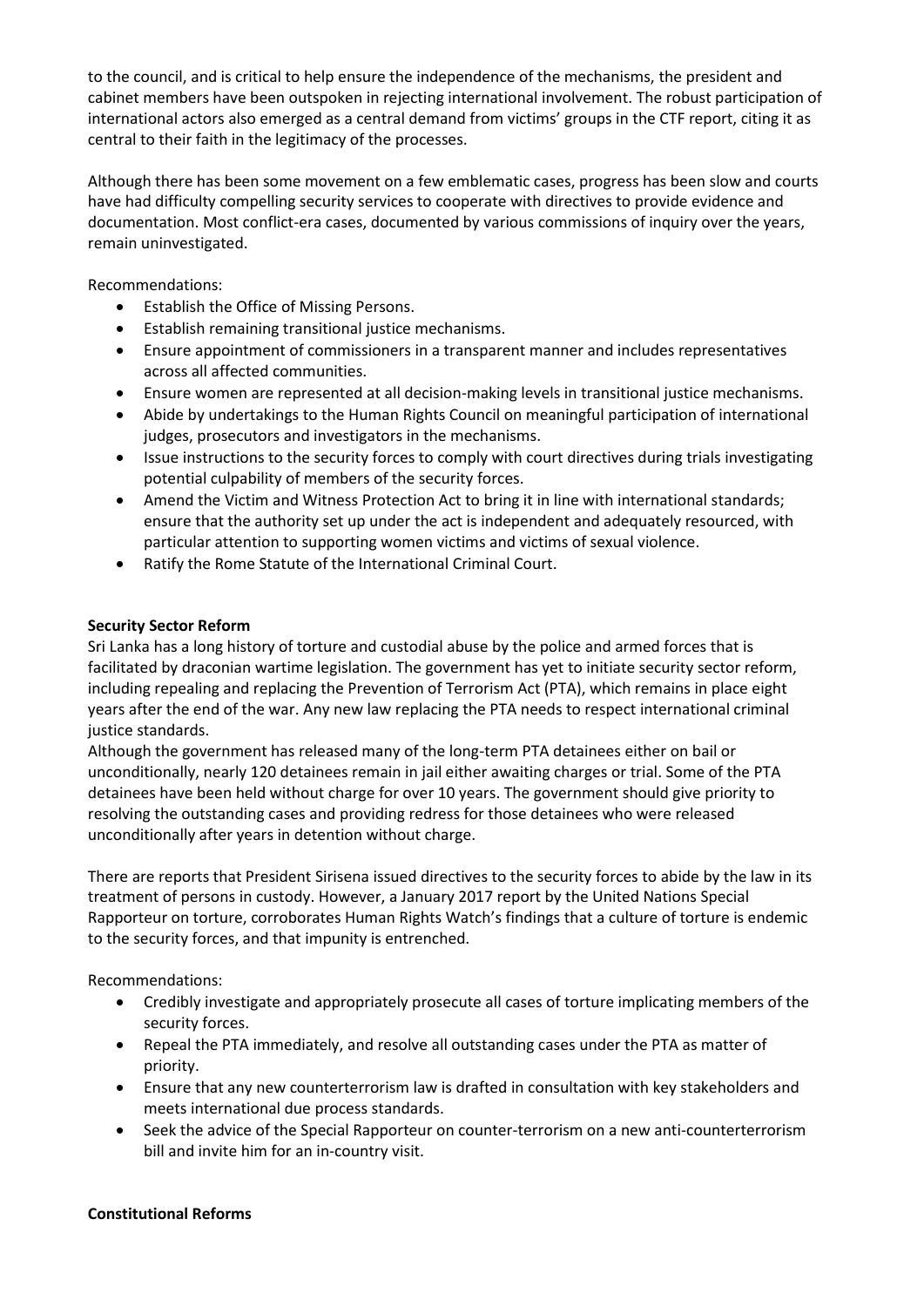A government-appointed independent task force on constitutional reform, set up in December 2015, conducted nationwide public consultations. The task force heard from over 2500 individuals, and received several hundred other submissions. Although the task force reportedly felt hampered by governmentimposed time limits, it published a comprehensive public report of its findings on May 31, 2016. The task force's recommendations on fundamental rights provide the government with a window to enshrine strong protections in the new constitution.

The task force recommended that the constitution be regarded as the supreme law of the land and that the judiciary ensure all legislation is in compliance with the constitution.

Recommendations:

- Amend the constitution to strengthen protection of fundamental rights of all persons, including for the LGBTI community.
- Explicitly include gender identity and sexual orientation alongside race, religion, language, caste, sex, political opinion, place of birth, and other such grounds as protected characteristics in the non-discrimination provisions of the new constitution.

# **Sexual Orientation and Gender Identity**

State and non-state discrimination against the lesbian, gay, bisexual, transgender and intersex population persisted. Sections 365 and 365A of the Sri Lankan Penal Code prohibit "carnal knowledge against the order of nature" and "gross indecency," commonly understood in Sri Lanka to criminalize same-sex relations between consenting adults, including in private spaces.

These laws enable a range of abuses against LGBTI people by state officials and the general public. No laws specifically criminalize transgender or intersex people in Sri Lanka. but police have used several criminal offenses and regulations to target LGBTI people, particularly transgender women and men involved in sex work. These include a law against "cheat[ing] by personation," and the vaguely worded Vagrants' Ordinance that prohibits soliciting or committing acts of "gross indecency," or being "incorrigible rogues" procuring "illicit or unnatural intercourse."

Some trans women and gay men said that repeated harassment by police, including instances of arbitrary detention and mistreatment, had eroded their trust in Sri Lankan authorities, and made it unlikely that they would report a crime. Some transgender people reported abuse and harassment at the hands of medical professionals, leading many to self-medicate rather than seek professional assistance.

Recommendations:

- Pass comprehensive anti-discrimination legislation that prohibits discrimination, including on grounds of gender identity and sexual orientation, and includes effective measures to identify, prevent, and respond to such discrimination.
- Repeal sections 365 and 365A of the Sri Lankan Penal Code, which criminalize same-sex relations between consenting adults, and the Vagrants' Ordinance, which has been used to criminalize transgender people and sex workers.
- Stop arbitrarily detaining people based on their gender expression, gender identity, sexual orientation, or sex worker status, including by prohibiting police officers from arresting transgender people for "cheating by personation" under section 399 of the Penal Code.

### **Migrant Workers**

More than one million Sri Lankans are employed overseas, mostly in the Middle East, and many remained at risk of abuse at every stage of the migration cycle, from recruitment and transit, to employment, repatriation, and reintegration. More than a third of Sri Lanka's migrants are domestic workers, almost exclusively female. The government took some steps to protect their rights abroad, but many continued to face long working hours with little rest, delayed or unpaid wages, confinement in the workplace, and verbal, physical, and sexual abuse. The *kafala* (sponsorship) systems in the Middle East ties workers visas to their employers, where in several countries they cannot transfer jobs without employer consent, and